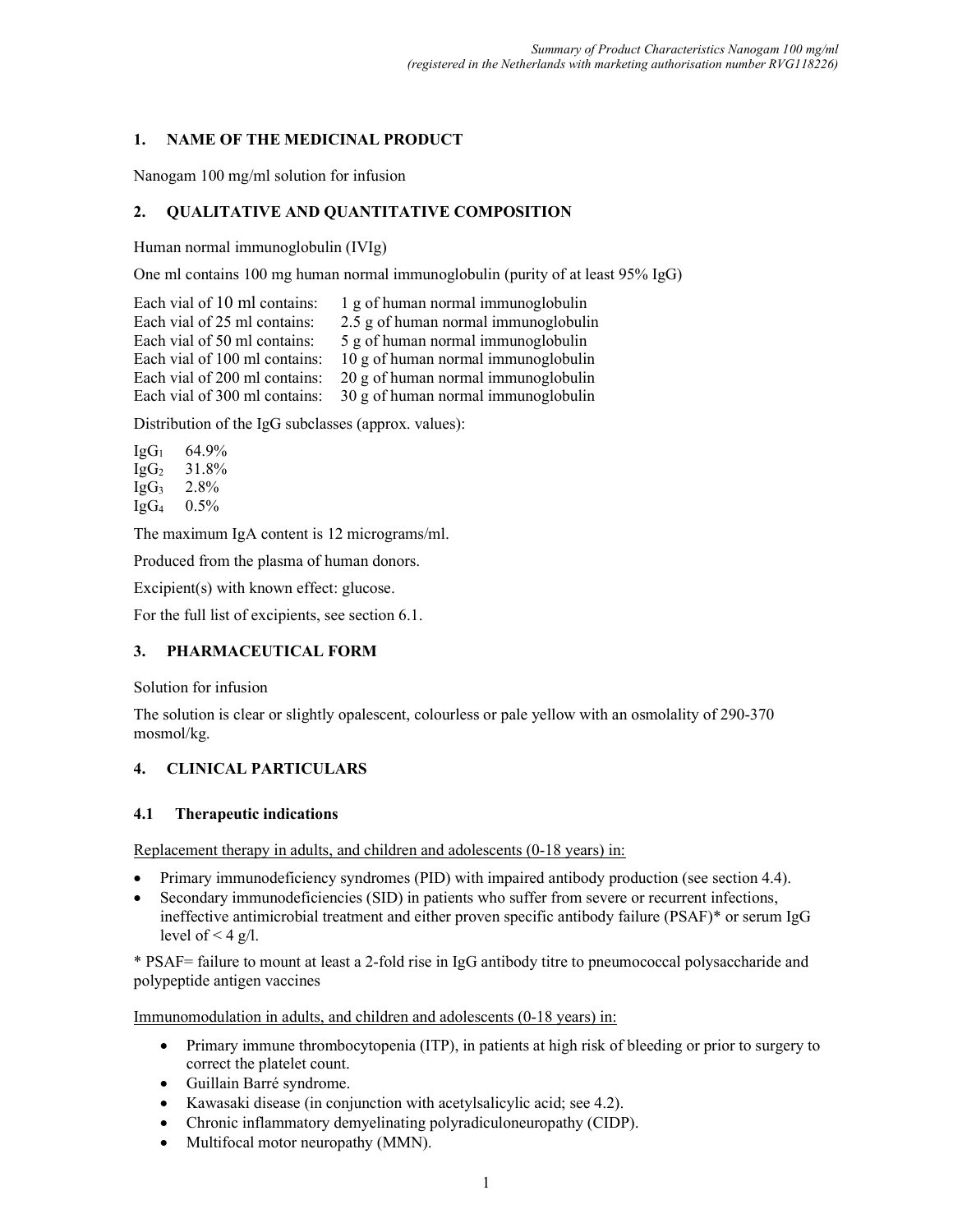### 4.2 Posology and method of administration

### Posology

The dose and dose regimen is dependent on the indication.

The dose may need to be individualised for each patient dependent on the clinical response. Dose based on bodyweight may require adjustment in underweight or overweight patients.

The following dose regimens are given as a guideline.

### REPLACEMENT THERAPY

Replacement therapy should be initiated and monitored under the supervision of a physician experienced in the treatment of immunodeficiency.

### Replacement therapy in primary immunodeficiency syndromes

The dose regimen should achieve a trough level of IgG (measured before the next infusion) of at least 6  $g/$ or within the normal reference range for the population age. Three to 6 months are required after the initiation of therapy for equilibration (steady-state IgG levels) to occur. The recommended starting dose is 0.4-0.8 g/kg given once followed by at least 0.2 g/kg given every 3 to 4 weeks.

The dose required to achieve a trough level of IgG of 6 g/l is of the order of 0.2-0.8 g/kg/month. The dosage interval when steady state has been reached varies from 3 to 4 weeks.

IgG trough levels should be measured and assessed in conjunction with the incidence of infection. To reduce the rate of bacterial infections, it may be necessary to increase the dosage and aim for higher trough levels.

### Secondary immunodeficiencies (as defined in 4.1)

The recommended dose is 0.2-0.4 g/kg every 3 to 4 weeks.

IgG trough levels should be measured and assessed in conjunction with the incidence of infection. Dose should be adjusted as necessary to achieve optimal protection against infections, an increase may be necessary in patients with persisting infection; a dose decrease can be considered when the patient remains infection free.

# IMMUNOMODULATION

#### Primary immune thrombocytopenia

There are two alternative treatment schedules:

- 0.8-1 g/kg given on day 1; this dose may be repeated once within 3 days
- $\bullet$  0.4 g/kg given daily for 2 to 5 days.

The treatment can be repeated if relapse occurs.

#### Guillain Barré syndrome

0.4 g/kg/day over 5 days (possible repeat of dosing in case of relapse).

# Kawasaki Disease

2 g/kg should be administered as a single dose. Patients should receive concomitant treatment with acetylsalicylic acid.

# Chronic inflammatory demyelinating polyneuropathy (CIDP)

Starting dose: 2 g/kg divided over 2 to 5 consecutive days Maintenance doses:

1 g/kg over 1 to 2 consecutive days every 3 weeks.

The treatment effect should be evaluated after each cycle; if no treatment effect is seen after 6 months, the treatment should be discontinued.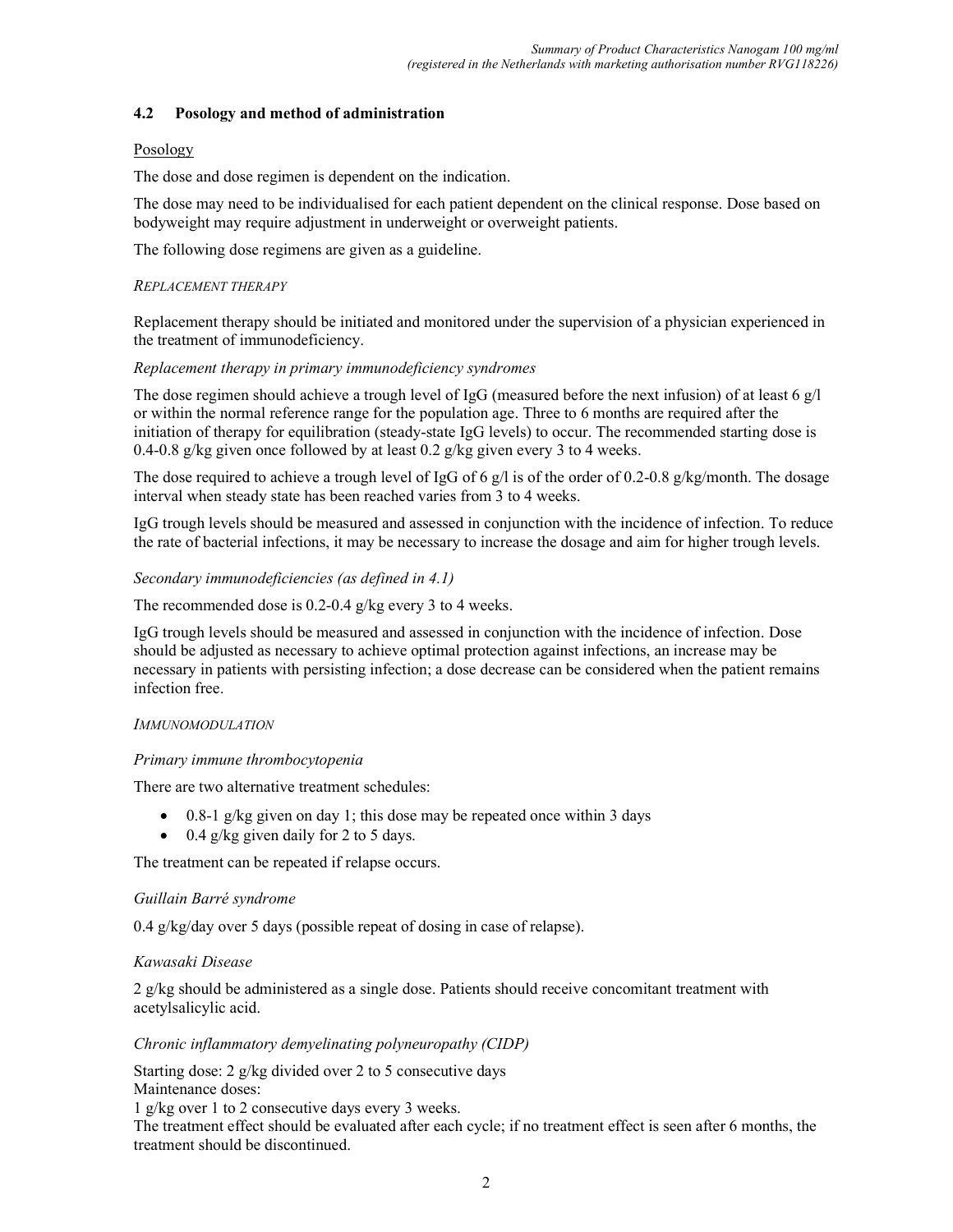If the treatment is effective long term treatment should be subject to the physicians discretion based upon the patient response and maintenance response. The dosing and intervals may have to be adapted according to the individual course of the disease.

### Multifocal Motor Neuropathy (MMN)

Starting dose: 2 g/kg given over 2 to 5 consecutive days.

Maintenance dose: 1 g/kg every 2 to 4 weeks or 2 g/kg every 4 to 8 weeks.

The treatment effect should be evaluated after each cycle; if no treatment effect is seen after 6 months, the treatment should be discontinued.

If the treatment is effective long term treatment should be subject to the physicians discretion based upon the patient response and maintenance response. The dosing and intervals may have to be adapted according to the individual course of the disease.

The dosage recommendations are summarised in the following table:

| <b>Indication</b>                                                   | <b>Dose</b>                           | <b>Frequency of injections</b>                        |
|---------------------------------------------------------------------|---------------------------------------|-------------------------------------------------------|
| <b>REPLACEMENT THERAPY</b>                                          |                                       |                                                       |
| Primary immunodeficiency syndromes                                  | Starting dose:<br>$0.4 - 0.8$ g/kg    |                                                       |
|                                                                     | Maintenance dose:<br>$0.2 - 0.8$ g/kg | every 3-4 weeks                                       |
| Secondary immunodeficiencies<br>(as defined in 4.1)                 | $0.2 - 0.4$ g/kg                      | every 3-4 weeks                                       |
| <b>IMMUNOMODULATION</b>                                             |                                       |                                                       |
| Primary immune thrombocytopenia                                     | $0.8-1$ g/kg                          | on day 1, possibly repeated<br>once within 3 days     |
|                                                                     | or<br>$0.4$ g/kg/d                    | for $2-5$ days                                        |
| Guillain Barré syndrome                                             | $0.4$ g/kg/d                          | for 5 days                                            |
| Kawasaki disease                                                    | 2 g/kg                                | in 1 dose in association with<br>acetylsalicylic acid |
| Chronic inflammatory demyelinating<br>polyradiculoneuropathy (CIDP) | Starting dose:<br>2 g/kg              | in divided doses over 2-5 days                        |
|                                                                     | Maintenance dose:<br>1 g/kg           | every 3 weeks over 1-2 days                           |
| Multifocal Motor Neuropathy (MMN)                                   | Starting dose:<br>2 g/kg              | over 2-5 consecutive days                             |
|                                                                     | Maintenance dose:<br>1 g/kg           | every 2-4 weeks                                       |
|                                                                     | <b>or</b><br>2 g/kg                   | or<br>every 4-8 weeks over 2-5 days                   |

# Paediatric population

The posology in children and adolescents (0-18 years) is not different to that of adults as the posology for each indication is given by body weight and adjusted to the clinical outcome of the above mentioned conditions.

#### Hepatic impairment

No evidence is available to require a dose adjustment.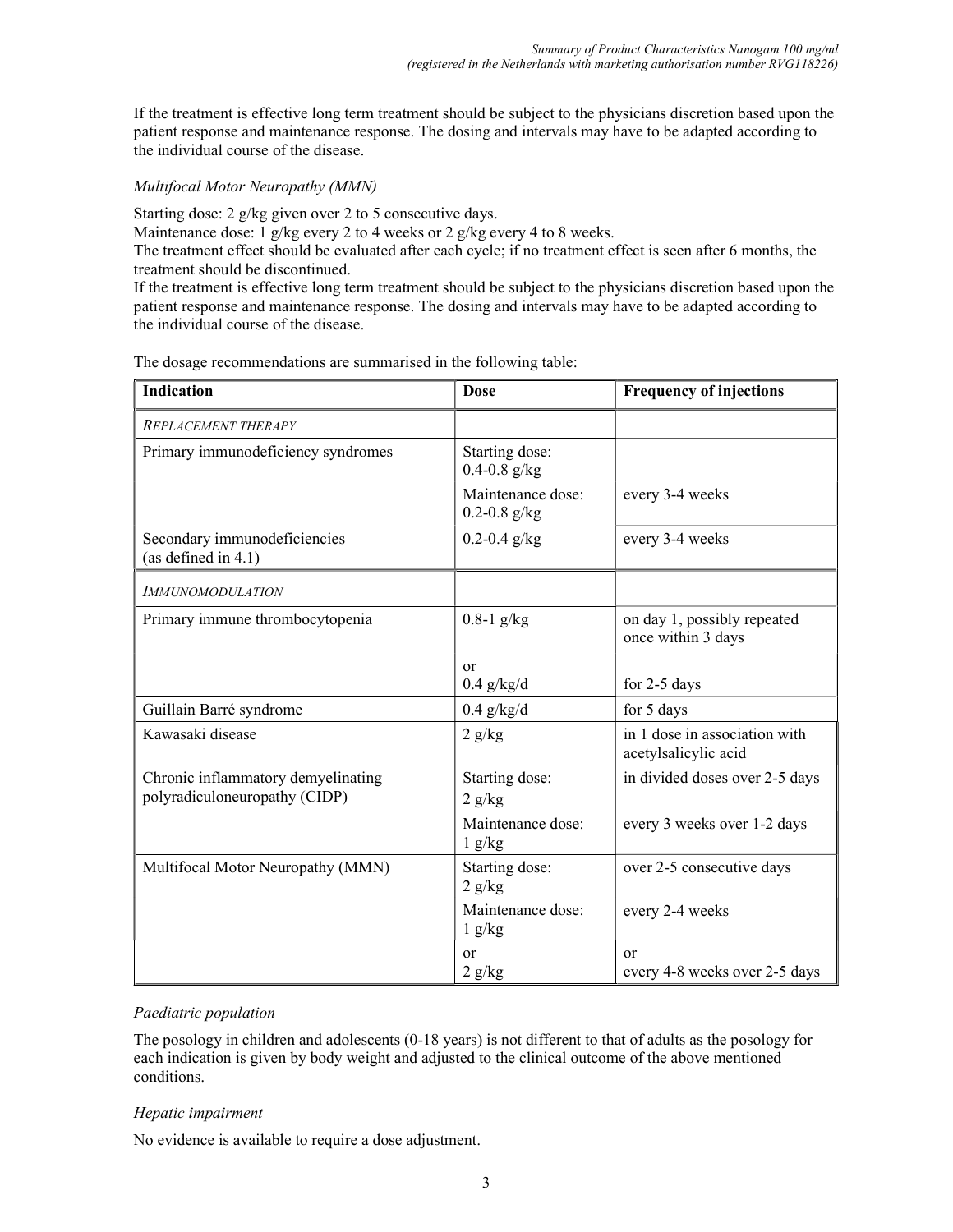# Renal impairment

No dose adjustment unless clinically warranted, see section 4.4.

# Elderly

No dose adjustment unless clinically warranted, see section 4.4.

# Method of administration

For intravenous use.

Human normal immunoglobulin should be infused intravenously at an initial rate of 0.5 ml/kg/hr for 20 minutes. If well tolerated, the rate of administration may gradually be increased to 1.0 ml/kg/hr for 20 minutes and thereafter increased to a maximum of 3.0 ml/kg/hr for the first time users. In adult patients who receive Nanogam on a regular base with good tolerance, the infusion rate of repeat infusions may be started at the last well-tolerated infusion rate or lower. If well tolerated, the rate of administration of regular Nanogam users may gradually be increased by 1.0 ml/kg/hr every 20 minutes up to a maximum of 7.0 ml/kg/hr. See section 4.4. In case of adverse reaction, either the rate of administration must be reduced or the infusion stopped.

For the administration of large quantities of Nanogam a single Ethyl Vinyl Acetate container may be used. See section 6.6.

Fluid balance, blood glucose and serum electrolytes may need to be monitored before and during administration (see sections 4.4, 4.5, 4.6 and 4.8).

# 4.3 Contraindications

Hypersensitivity to the active substance (human immunoglobulins) or to any of the excipients (see sections 4.4, 4.8 and 6.1). The excipient glucose is derived from corn.

Patients with selective IgA deficiency who developed antibodies to IgA, as administering an IgA-containing product can result in anaphylaxis.

The solution is contraindicated in case of uncompensated diabetes, other known glucose intolerances (such as metabolic stress situation), hyperosmolar coma, hyperglycemia, and hyperlactataemia.

# 4.4 Special warnings and precautions for use

This medicinal product contains 50 mg of glucose per ml as an excipient. This should be taken into account in case of latent diabetes (where transient glycosuria could appear), diabetes, or in patients on a low sugar diet. For acute renal failure see below.

# Traceability

In order to improve the traceability of biological medicinal products, the name and the batch number of the administered product should be clearly recorded.

# Precautions for use

Potential complications can often be avoided by ensuring that patients:

- are not sensitive to human normal immunoglobulin by initially injecting the product slowly (0.01 ml/kg/min)
- are carefully monitored for any symptoms throughout the infusion period. In particular, patients naive to human normal immunoglobulin, patients switched from an alternative IVIg product or when there has been a long interval since the previous infusion should be monitored at the hospital during the first infusion and for the first hour after the first infusion, in order to detect potential adverse signs. All other patients should be observed for at least 20 minutes after administration.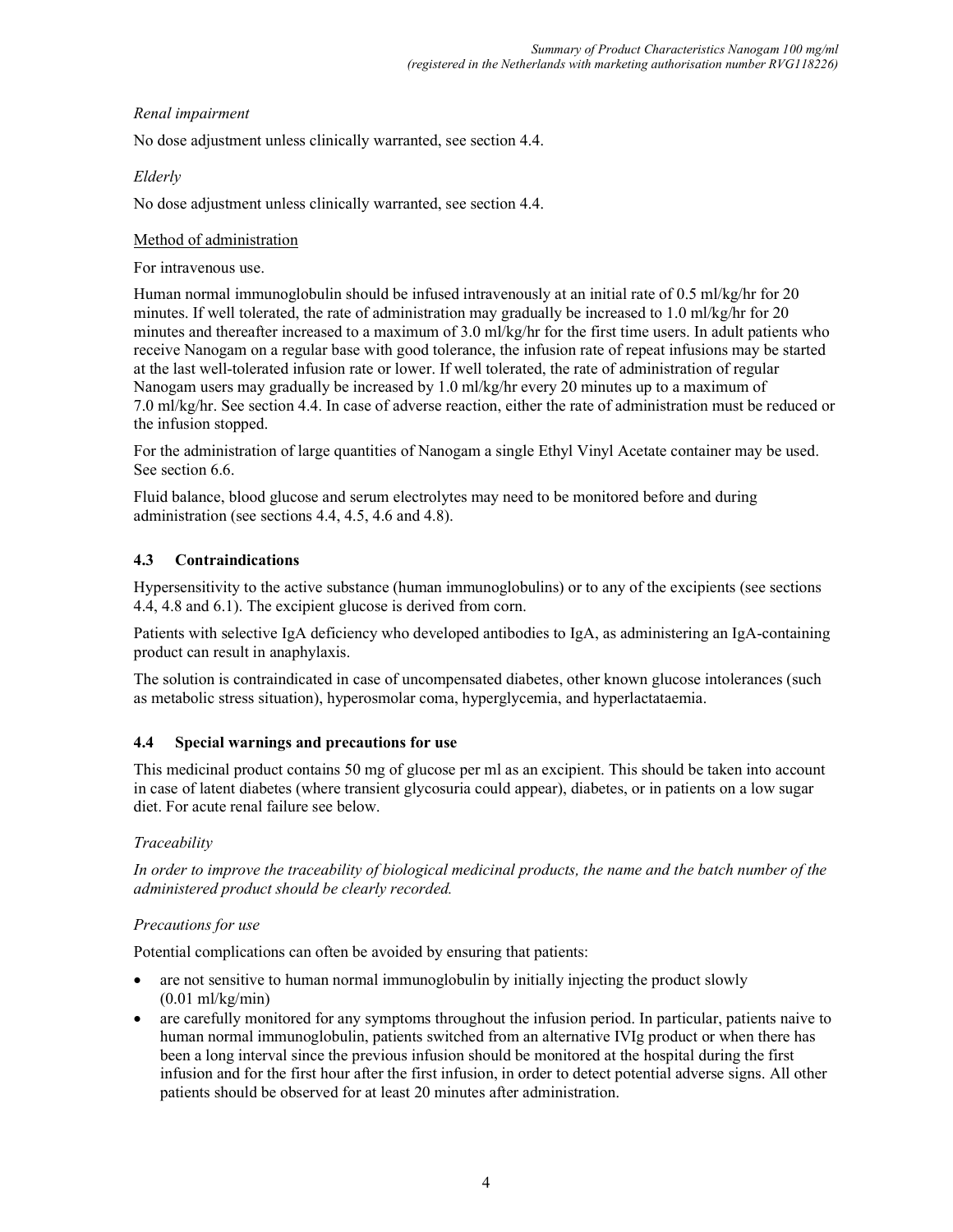In all patients, IVIg administration requires:

- adequate hydration prior to the initiation of the infusion of IVIg
- monitoring of urine output
- monitoring of serum creatinine levels
- avoidance of concomitant use of loop diuretics (see 4.5).

In case of an adverse reaction, either the rate of administration must be reduced or the infusion stopped. The treatment required depends on the nature and severity of the adverse reaction.

#### Infusion reaction

Certain adverse reactions (e.g. headache, flushing, chills, myalgia, wheezing, tachycardia, lower back pain, nausea, and hypotension) may be related to the rate of infusion. The recommended infusion rate given under section 4.2 must be closely followed. Patients must be closely monitored and carefully observed for any symptoms throughout the infusion period.

Adverse reactions may occur more frequently:

- in patients who receive human normal immunoglobulin for the first time or, in rare cases, when the human normal immunoglobulin product is switched or when there has been a long interval since the previous infusion.
- in patients with an untreated infection or underlying chronic inflammation

#### **Hypersensitivity**

Hypersensitivity reactions to the active substance (human immunoglobulins) or to any of the excipients (e.g. glucose) are rare.

Anaphylaxis can develop in patients

- with undetectable IgA who have anti-IgA antibodies
- who had tolerated previous treatment with human normal immunoglobulin.

In case of shock, standard medical treatment for shock should be implemented.

#### Thromboembolism

There is clinical evidence of an association between IVIg administration and thromboembolic events such as myocardial infarction, cerebral vascular accident (including stroke), pulmonary embolism and deep vein thromboses which is assumed to be related to a relative increase in blood viscosity through the high influx of immunoglobulin in at-risk patients. Caution should be exercised in prescribing and infusing IVIg in obese patients and in patients with pre-existing risk factors for thrombotic events (such as advanced age, hypertension, diabetes mellitus and a history of vascular disease or thrombotic episodes, patients with acquired or inherited thrombophilic disorders, patients with prolonged periods of immobilisation, severely hypovolaemic patients, patients with diseases which increase blood viscosity).

In patients at risk for thromboembolic adverse reactions, IVIg products should be administered at the minimum rate of infusion and dose practicable.

#### Acute renal failure

Cases of acute renal failure have been reported in patients receiving IVIg therapy. In most cases, risk factors have been identified, such as pre-existing renal insufficiency, diabetes mellitus, hypovolaemia, overweight, concomitant nephrotoxic medicinal products or age over 65.

Renal parameters should be assessed prior to infusion of IVIG, particularly in patients judged to have a potential increased risk for developing acute renal failure, and again at appropriate intervals. In patients at risk for acute renal failure, IVIg products should be administered at the minimum rate of infusion and dose practicable. In case of renal impairment, IVIg discontinuation should be considered.

While reports of renal dysfunction and acute renal failure have been associated with the use of many of the licensed IVIg products containing various excipients such as sucrose, glucose and maltose, those containing sucrose as a stabiliser accounted for a disproportionate share of the total number. In patients at risk, the use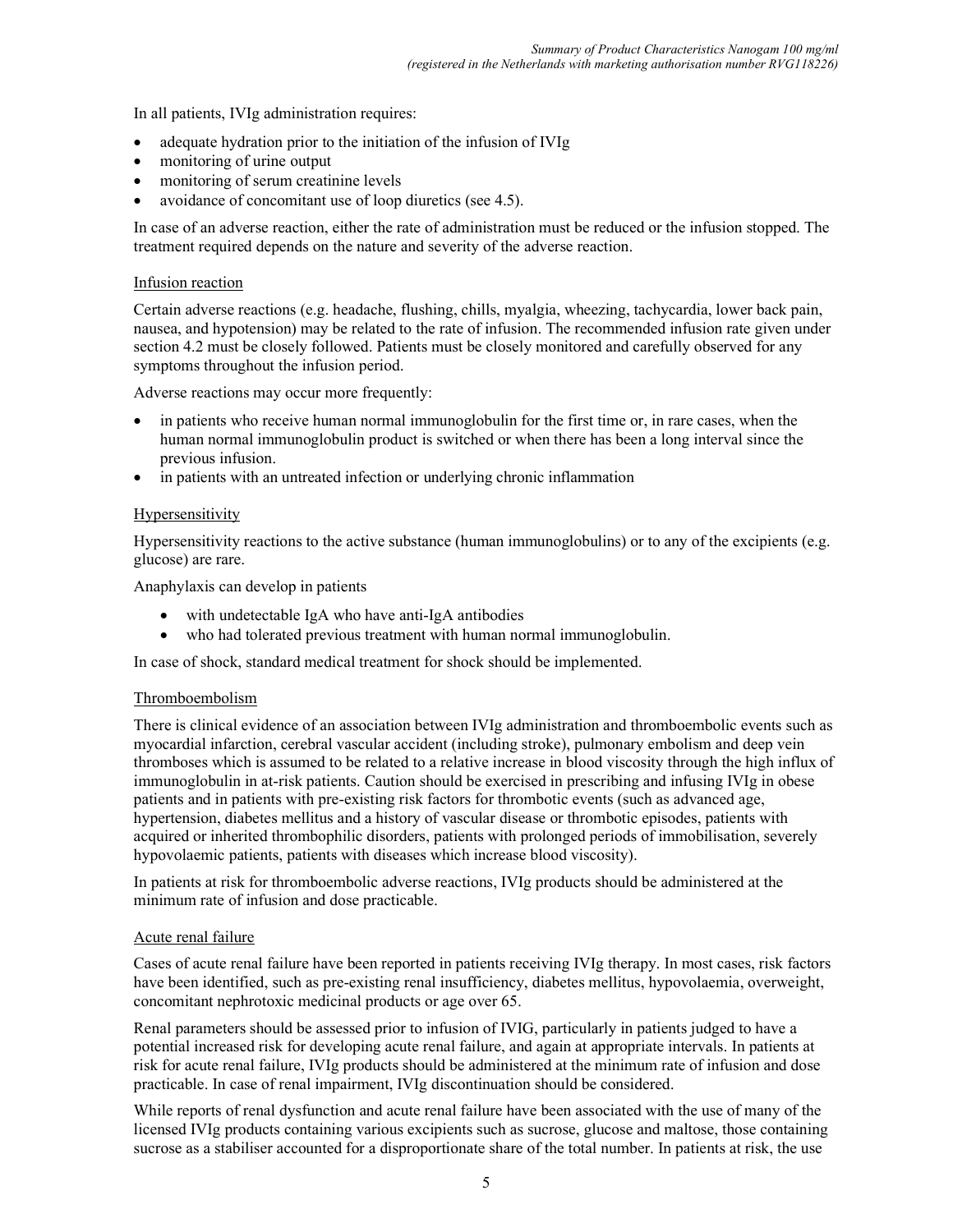of IVIg products that do not contain these excipients may be considered. Nanogam contains glucose (See excipients above). Nanogam does not contain sucrose or maltose.

### Hyponatraemia

Depending on a patient's underlying clinical condition and capability to metabolize glucose, intravenous administration of glucose can cause electrolyte disturbances, most importantly hypo- or hyperosmotic hyponatraemia.

Patients with non-osmotic vasopressin release (e.g. in acute illness, pain, post-operative stress, infections, burns, central nervous system diseases), patients with heart, liver and kidney disease, and patients exposed to vasopressin agonists and other drugs that can lower serum sodium (see section 4.5) are at particular risk of acute hyponatraemia.

Acute hyponatraemia can lead to acute brain oedema and life-threatening, possibly irreversible, brain injury.

Children, women in the fertile age and patients with reduced cerebral compliance (e.g. meningitis, intracranial bleeding and cerebral contusion) are at particular risk of life-threatening brain swelling due to hyponatraemia. Rapid correction of hypoosmotic hyponatraemia is potentially dangerous (risk of serious neurologic complications).

### **Hyperglycemia**

Administration of glucose containing solutions may produce hyperglycaemia and/or a hyperosmolar syndrome. Please take into consideration the following aspects:

- If hyperglycaemia occurs, rate of infusion should be adjusted and/or insulin administered.
- If necessary, provide parenteral supplements in potassium.

Intravenous solutions containing 5% glucose should be administered with caution in patients with impaired glucose tolerance (such as in diabetes mellitus, renal failure, or in the presence of sepsis, trauma, or shock), severe malnutrition, thiamine deficiency, e.g., in patients with chronic alcoholism (risk of severe lactic acidosis due to impaired oxidative metabolization of pyruvate), and ischemic stroke or severe traumatic brain injury.

#### Paediatric glycaemia-related issues

Newborns – especially those born premature and with low birth weight - are at increased risk of developing hypo- or hyperglycaemia and therefore need close monitoring during treatment with intravenous solutions that contains glucose to ensure adequate glycaemic control in order to avoid potential long term adverse effects.

#### Aseptic meningitis syndrome (AMS)

Aseptic meningitis syndrome has been reported to occur in association with IVIg treatment. The syndrome usually begins within several hours to 2 days following IVIg treatment. Cerebrospinal fluid studies are frequently positive with pleocytosis up to several thousand cells per mm<sup>3</sup>, predominantly from the granulocytic series, and elevated protein levels up to several hundred mg/dl.

AMS may occur more frequently in association with high-dose  $(2 \text{ g/kg})$  IVIg treatment.

Patients exhibiting such signs and symptoms should receive a thorough neurological examination, including CSF studies, to rule out other causes of meningitis.

Discontinuation of IVIg treatment has resulted in remission of AMS within several days without sequelae.

#### Haemolytic anaemia

IVIg products can contain blood group antibodies which may act as haemolysins and induce in vivo coating of red blood cells with immunoglobulin, causing a positive direct antiglobulin reaction (Coombs' test) and, rarely, haemolysis. Haemolytic anaemia can develop subsequent to IVIg therapy due to enhanced red blood cells (RBC) sequestration. IVIg recipients should be monitored for clinical signs and symptoms of haemolysis. (See section 4.8).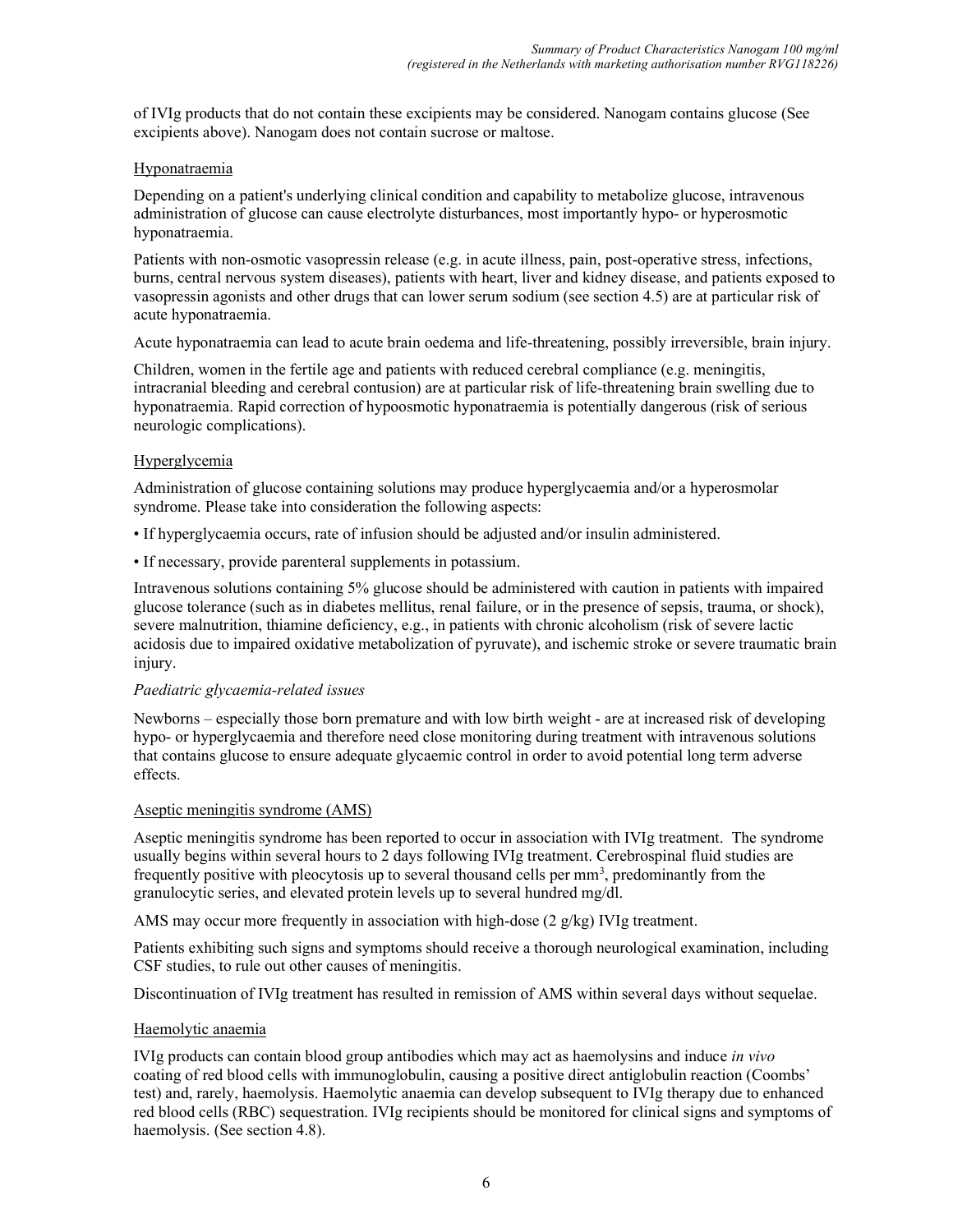# Neutropenia/Leukopenia

A transient decrease in neutrophil count and/or episodes of neutropenia, sometimes severe, have been reported after treatment with IVIgs. This typically occurs within hours or days after IVIg administration and resolves spontaneously within 7 to 14 days.

### Transfusion related acute lung injury (TRALI)

In patients receiving IVIg, there have been some reports of acute non-cardiogenic pulmonary oedema [Transfusion Related Acute Lung Injury (TRALI)]. TRALI is characterised by severe hypoxia, dyspnoea, tachypnoea, cyanosis, fever and hypotension. Symptoms of TRALI typically develop during or within 6 hours of a transfusion, often within 1-2 hours. Therefore, IVIg recipients must be monitored for and IVIg infusion must be immediately stopped in case of pulmonary adverse reactions. TRALI is a potentially lifethreatening condition requiring immediate intensive-care-unit management.

#### Interference with serological testing

After the administration of immunoglobulin the transitory rise of the various passively transferred antibodies in the patient's blood may result in misleading positive results in serological testing.

Passive transmission of antibodies to erythrocyte antigens, e.g. A, B, D may interfere with some serological tests for red cell antibodies for example the direct antiglobulin test (DAT, direct Coombs' test).

### Transmissible agents

Standard measures to prevent infections resulting from the use of medicinal products prepared from human blood or plasma include selection of donors, screening of individual donations and plasma pools for specific markers of infection and the inclusion of effective manufacturing steps for the inactivation/removal of viruses. Despite this, when medicinal products prepared from human blood or plasma are administered, the possibility of transmitting infective agents cannot be totally excluded. This also applies to unknown or emerging viruses and other pathogens.

The measures taken are considered effective for enveloped viruses such as human immunodeficiency virus (HIV), hepatitis B virus (HBV) and hepatitis C virus (HCV), and for the non-enveloped viruses hepatitis A virus (HAV) and parvovirus B19.

There is reassuring clinical experience regarding the lack of hepatitis A or parvovirus B19 transmission with immunoglobulins and it is also assumed that the antibody content makes an important contribution to the viral safety.

It is strongly recommended that every time that Nanogam is administered to a patient, the name and batch number of the product are recorded in order to maintain a link between the patient and the batch of the product.

# 4.5 Interaction with other medicinal products and other forms of interaction

#### Live attenuated virus vaccines

Immunoglobulin administration may impair for a period of at least 6 weeks and up to 3 months the efficacy of live attenuated virus vaccines such as measles, rubella, mumps and varicella. After administration of this medicinal product, an interval of 3 months should elapse before vaccination with live attenuated virus vaccines. In the case of measles, this impairment may persist for up to 1 year. Therefore patients receiving measles vaccine should have their antibody status checked.

# Drugs that can increase the risk for hyponatraemia

Drugs that can lower serum sodium may increase the risk of acquired hyponatraemia following treatment with intravenous fluids inappropriately balanced to the need of the patient in terms of fluid volume and sodium content (see sections 4.4, 4.6 and 4.8). This concerns drugs that increase the vasopressin effect, such as chlorpropamide, clofibrate, carbamazepine, vincristine, selective serotonin reuptake inhibitors, 3.4 methylenedioxy-N-methamphetamine, ifosfamide, antipsychotics, narcotics, NSAIDs, cyclophosphamide,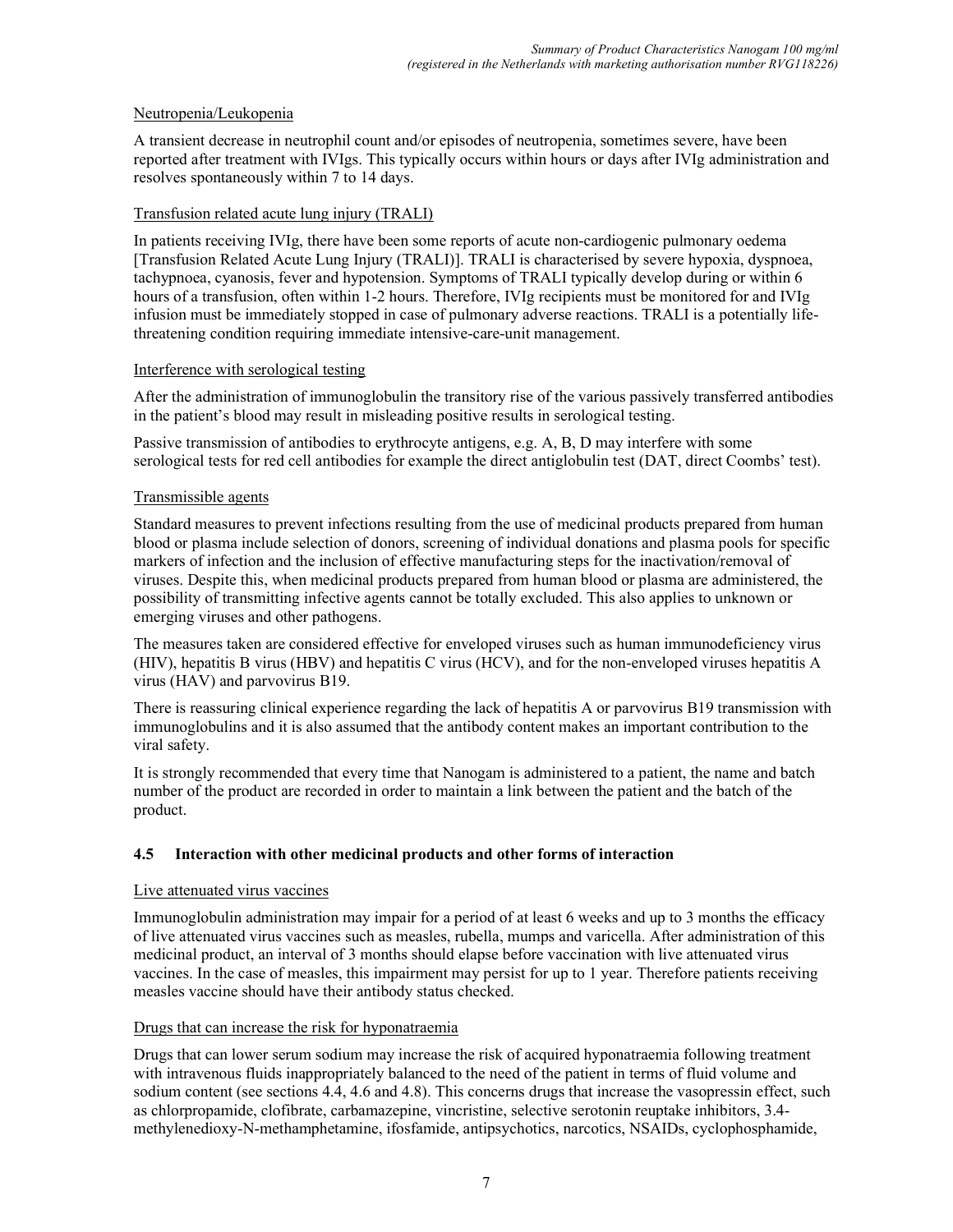desmopressin, oxytocin, vasopressin and terlipressin. Other medicinal products increasing the risk of hyponatraemia also include diuretics and antiepileptics such as oxcarbazepine.

### Loop diuretics

Avoidance of concomitant use of loop diuretics

### Paediatric population

The listed interactions apply both to adults and children.

### 4.6 Fertility, pregnancy and lactation

### Fertility

Clinical experience with immunoglobulins suggests that no harmful effects on fertility are to be expected.

### **Pregnancy**

The safety of this medicinal product for use in human pregnancy has not been established in controlled clinical trials and therefore should only be given with caution to pregnant women and breast-feeding mothers. IVIg products have been shown to cross the placenta, increasingly during the third trimester. Clinical experience with immunoglobulins suggests that no harmful effects on the course of pregnancy, or on the foetus and the neonate are expected.

When Nanogam is administrated to pregnant women during labour, particularly if administered in combination with oxytocin, there may be an increased risk for hyponatraemia (see section 4.4, 4.5 and 4.8).

### Breast-feeding

Immunoglobulins are excreted into human milk. No negative effects on the breastfed newborns/infants are anticipated.

# 4.7 Effects on ability to drive and use machines

Nanogam has no or negligible influence on the ability to drive and use machines. The ability to drive and operate machines may be impaired by some adverse reactions associated with Nanogam. Patients who experience adverse reactions during treatment should wait for these to resolve before driving or operating machines.

# 4.8 Undesirable effects

#### Summary of the safety profile

Adverse reactions caused by human normal immunoglobulins (in decreasing frequency) encompass (see also Section 4.4):

- chills, headache, dizziness, fever, vomiting, allergic reactions, nausea, arthralgia, low blood pressure and moderate low back pain
- reversible haemolytic reactions, especially in those patients with blood groups A, B, and AB and (rarely) haemolytic anaemia requiring transfusion
- (rarely) a sudden fall in blood pressure and, in isolated cases, anaphylactic shock, even when the patient has shown no hypersensitivity to previous administration.
- (rarely) transient cutaneous reactions (including cutaneous lupus erythematosus frequency unknown)
- (very rarely) thromboembolic reactions such as myocardial infarction, stroke, pulmonary embolism, deep vein thromboses
- cases of reversible aseptic meningitis
- cases of increased serum creatinine level and/or occurrence of acute renal failure
- cases of Transfusion Related Acute Lung Injury (TRALI).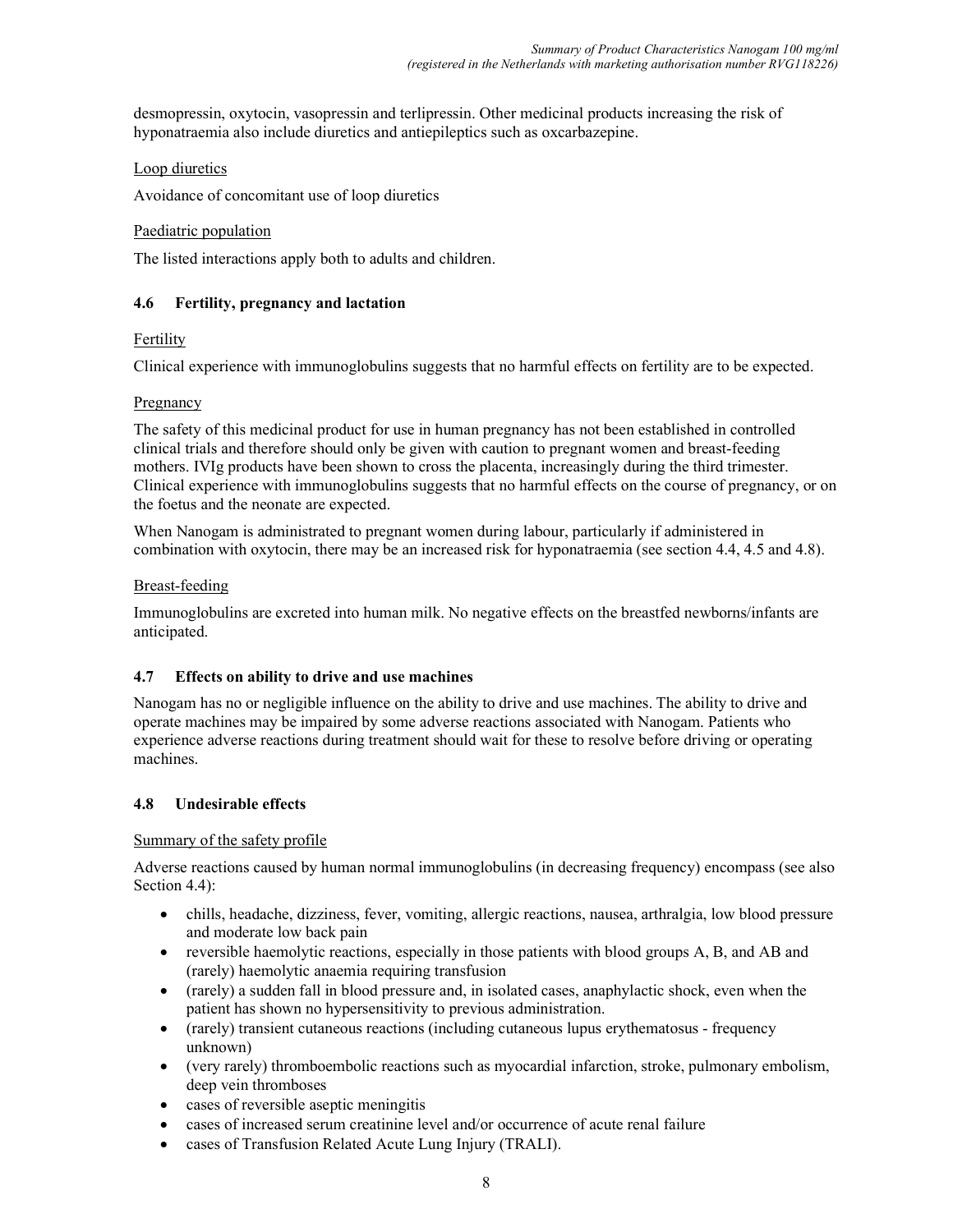Infusion of glucose containing intravenous fluids can cause hyponatraemia and hyponatraemic encephalopathy (see section 4.4). The frequency of occurrence of hyponatraemia and hyponatraemic encephalopathy is unknown.

### Clinical studies

In the primary immunodeficiency (PID) study with Nanogam 50 mg/ml one hypogammaglobulinaemia patient experienced an allergic reaction (rash) similar to a previous allergic reaction which occurred while using other IVIg in the past. In total, 84 AEs were reported in the PID study, of which 43 (51.1%) were related to Nanogam 50 mg/ml. The majority of these events were considered to be mild.

In the primary immune thrombocytopenia (ITP) study, a total of 31 AEs for 12 patients were reported of which 16 (51.6%) were possibly related to Nanogam 50 mg/ml and were reported by 9 patients. In total, one or more side-effects, most mild to moderate, related to Nanogam, occurred in 10/61 infusions (16%). In all patients, a decrease of haemoglobin in combination with stable liver functions and haptoglobin levels was observed. These cases were considered to be probably a phenomenon of haemodilution and not caused by haemolysis due to Nanogam infusions.

In the clinical trial performed with Nanogam 100 mg/ml in PID patients, 33 treatment-emergent AEs occurred in 16 patients (69.6%). There were no notable differences in the frequency and incidence per System Organ class (SOC) of the AEs between the Nanogam 50 mg/ml (period 1) and the Nanogam 100 mg/ml treatment (periods 2 to 5). Three of the 33 AEs were judged by the investigator to be possibly related to Nanogam 100 mg/ml. These AEs concerned three incidences of leukopenia ( $\leq 4.0 * 10^9/1$ ) after infusion with Nanogam 100 mg/ml in two patients. The reported events of leukopenia were mild in intensity, and without clinical symptoms.

### Tabulated list of adverse reactions

The table presented below is according to the MedDRA system organ classification (SOC and Preferred Term Level). Frequencies have been evaluated according to the following convention: very common  $(\geq 1/10)$ ; common ( $\geq$ 1/100 to <1/10); uncommon ( $\geq$ 1/1,000 to <1/100); rare ( $\geq$ 1/10,000 to <1/1,000); very rare  $(\leq 1/10,000)$ ; not known (cannot be estimated from the available data).

Within each frequency grouping, adverse events are presented in order of decreasing seriousness.

| <b>MedDRA</b>                                      | <b>Adverse reaction</b>                    | <b>Frequency</b> | <b>Frequency per</b> |
|----------------------------------------------------|--------------------------------------------|------------------|----------------------|
| <b>System Organ Class</b>                          |                                            | per patient      | infusion             |
| (SOC)                                              |                                            |                  |                      |
| Blood and lymphatic                                | Leukopenia, neutropenia                    | Uncommon         | Rare                 |
| system disorders                                   |                                            |                  |                      |
| Immune system disorders                            | Hypersensitivity reactions*                | Common           | Uncommon             |
| Nervous system disorders                           | Migraine                                   | <b>Uncommon</b>  | Rare                 |
|                                                    | Headache                                   | Common           | Uncommon             |
|                                                    | <b>Dizziness</b>                           | Uncommon         | Rare                 |
| Cardiac disorders                                  | Palpitations, Tachycardia                  | Uncommon         | Rare                 |
| Vascular disorders                                 | Hypertension, hypotension                  | <b>Uncommon</b>  | Rare                 |
| Respiratory, thoracic and                          | Dyspnoea                                   | Uncommon         | Rare                 |
| mediastinal disorders                              |                                            |                  |                      |
| Gastrointestinal disorders                         | Diarrhea                                   | Uncommon         | Rare                 |
|                                                    | Nausea                                     | Common           | Uncommon             |
| Skin and subcutaneous                              | Skin disorders (rash, erythema, urticaria, | Common           | Uncommon             |
| tissue disorders                                   | pruritus, blister, exfoliation)            |                  |                      |
|                                                    | Hyperhidrosis                              | Uncommon         | Rare                 |
| Musculoskeletal and<br>connective tissue disorders | Back pain, neck pain, myalgia              | Common           | Uncommon             |

| Frequency of Adverse Reactions (ADRs) obtained from post-marketing data with Nanogam. |  |
|---------------------------------------------------------------------------------------|--|
|---------------------------------------------------------------------------------------|--|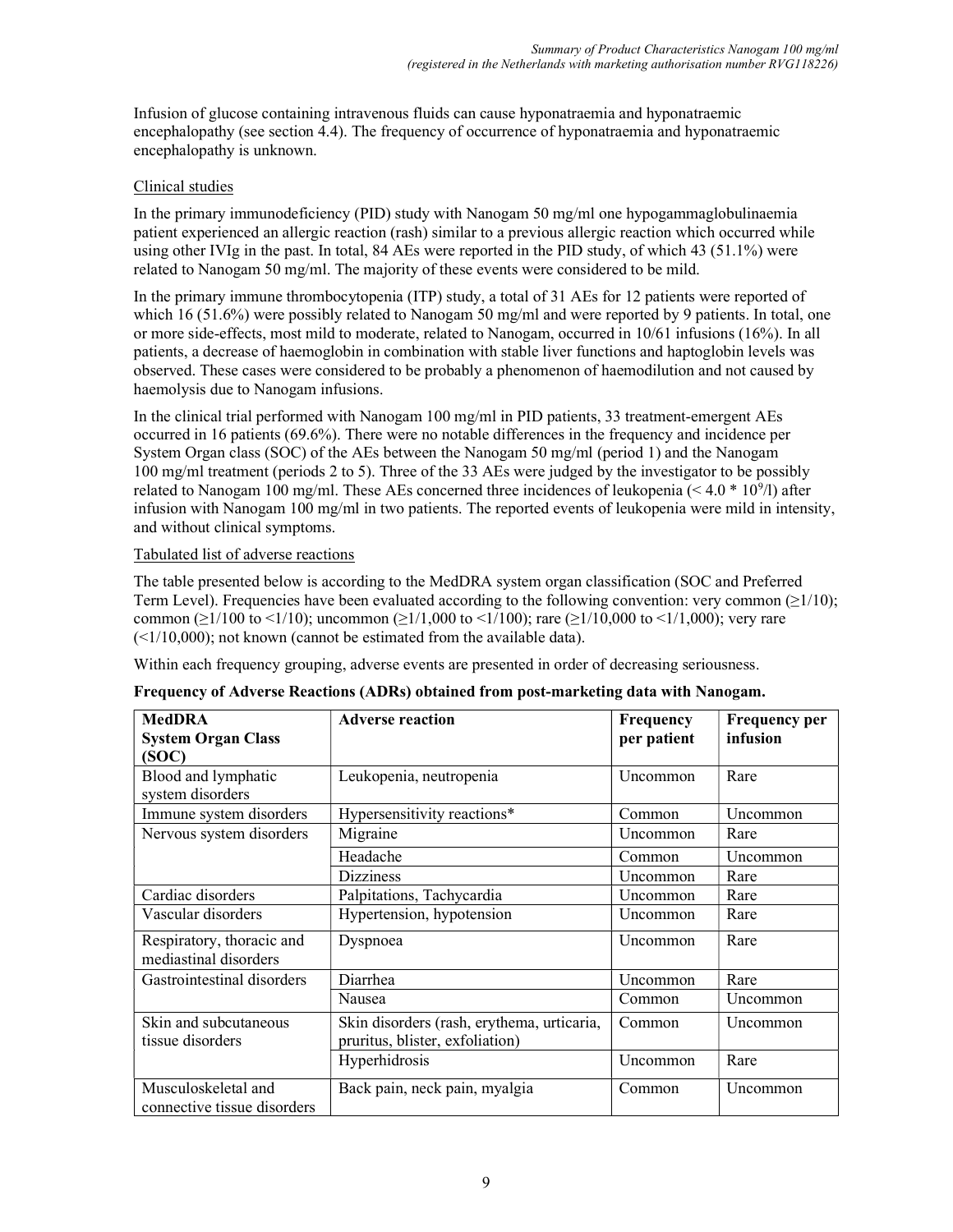| <b>MedDRA</b><br><b>System Organ Class</b><br>(SOC) | <b>Adverse reaction</b>                                       | Frequency<br>per patient | <b>Frequency per</b><br>infusion |
|-----------------------------------------------------|---------------------------------------------------------------|--------------------------|----------------------------------|
| General disorders and<br>administration site        | Malaise (fatigue, chills, pyrexia,<br>influenza like illness) | Common                   | Uncommon                         |
| conditions                                          |                                                               |                          |                                  |

\* Potential manifestation in patients with allergy to active ingredients and/or excipients, see section 4.4.

For safety information with respect to transmissible agents, see section 4.4.

#### Paediatric population

Frequency, type and severity of adverse reactions in children are the same as in adults.

### Reporting of suspected adverse reactions

Reporting suspected adverse reactions after authorisation of the medicinal product is important. It allows continued monitoring of the benefit/risk balance of the medicinal product. Healthcare professionals are asked to report any suspected adverse reactions via <the Dutch pharmacovigilance centre LAREB, Website www.lareb.nl >.

# 4.9 Overdose

Overdose may lead to fluid overload and hyperviscosity, particularly in patients at risk, including elderly patients or patients with cardiac or renal impairment (see section 4.4). In case of suspected overdose, treatment with Nanogam must be stopped immediately.

# 5. PHARMACOLOGICAL PROPERTIES

# 5.1 Pharmacodynamic properties

Pharmacotherapeutic group: immune sera and immunoglobulins: immunoglobulins, normal human, for intravascular administration, ATC code: J06BA02

Human normal immunoglobulin contains mainly immunoglobulin G (IgG) with a broad spectrum of antibodies against infectious agents.

Human normal immunoglobulin contains the IgG antibodies present in the normal population. It is usually prepared from pooled plasma from not fewer than 1000 donations. It has a distribution of immunoglobulin G subclasses closely proportional to that in native human plasma. Adequate doses of this medicinal product may restore abnormally low immunoglobulin G levels to the normal range.

The mechanism of action in indications other than replacement therapy is not fully elucidated.

# Clinical studies

Two prospective uncontrolled multi-centre studies were performed to evaluate the safety and efficacy of Nanogam 50 mg/ml. In total, 42 patients have been exposed to the product in clinical trials which have received a total of 888 infusions.

The primary immunodeficiency (PID) study consisted of two parts. In the first part (short-term follow up / part A), 18 patients were included for a 6-month treatment. The patients received a dosage ranging from 150 to 400 mg/kg body weight every 2 to 5 weeks. All 18 patients (158 infusions) completed this part of the study. Subsequently, patients were asked to participate in part B, a long-term follow-up for efficacy and safety in which the same dosage regimen was used until Nanogam received marketing authorization (3 years after start of part B). Fourteen (14) out of 17 patients completed the study (669 infusions).

For the primary immune thrombocytopenia (ITP) study, 24 patients were included of which 8 patients received 1 g/kg for 1 day, 9 patients received 1 g/kg for two consecutive days, and 7 patients received 400 mg/kg for 5 consecutive days. Patients were followed up for a period of 14 days. Twenty-three (23) of 24 patients completed the study according to protocol.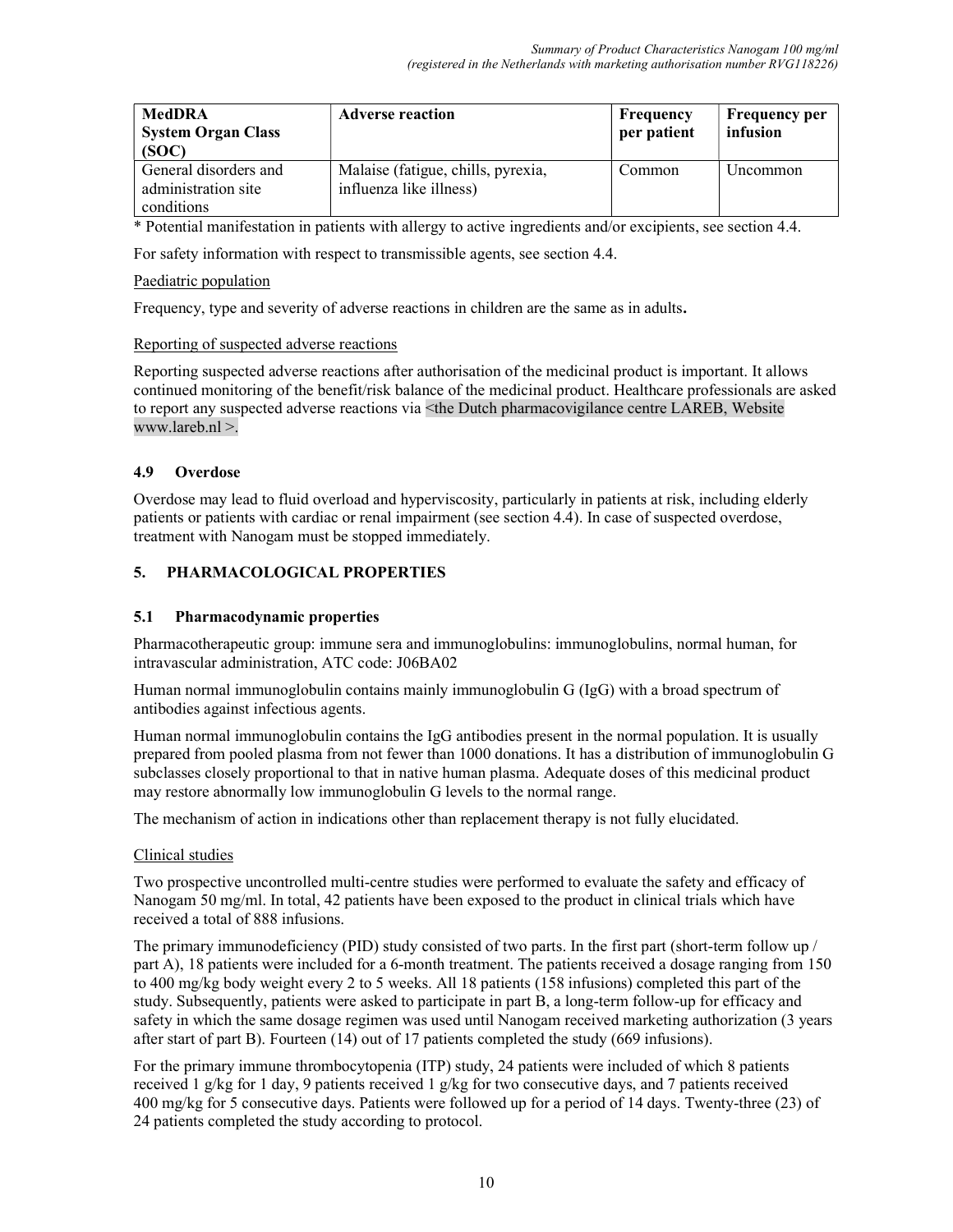For Nanogam 100 mg/ml one multicentre prospective uncontrolled clinical trial was performed. Aim of the study was to show bioequivalence between Nanogam 50 mg/ml and Nanogam 100 mg/ml. Twenty-three patients with primary immunodeficiency syndromes, who were already stabilised on treatment with Nanogam 50 mg/ml, were treated with one Nanogam 50 mg/ml infusion following their current treatment regimen and subsequently with four Nanogam 100 mg/ml infusions at the same dose interval and dose (in grams) as their regular treatment. The results of this study showed that the products are bioequivalent.

### Paediatric population

There are no theoretical or observed differences in the action of immunoglobulins in children compared to adults.

### 5.2 Pharmacokinetic properties

Human normal immunoglobulin is immediately and completely bioavailable in the recipient´s circulation after intravenous administration. It is distributed relatively rapidly between plasma and extravascular fluid, after approximately 3 to 5 days equilibrium is reached between the intra- and extravascular compartments.

Human normal immunoglobulin has a half-life of about 31 days. This half-life may vary from patient to patient, in particular in primary immunodeficiency.

IgG and IgG-complexes are broken down in cells of the reticuloendothelial system.

The pharmacokinetic profile of Nanogam after infusions is comparable using 50 mg/ml and 100 mg/ml strength, following the same infusion rate (ml/kg/hr).

# 5.3 Preclinical safety data

Immunoglobulins are normal constituents of the human body and hence conventional preclinical toxicity testing in animals is not feasible due to overloading of the circulation in acute toxicity testing and induction of antibodies in repeated dose studies.

# 6. PHARMACEUTICAL PARTICULARS

# 6.1 List of excipients

Glucose monohydrate

Water for injections

#### 6.2 Incompatibilities

In the absence of compatibility studies, this medicinal product must not be given simultaneously with, before or after an administration of blood through the same infusion equipment, nor must it be mixed with other medicinal products or any other IVIg products.

# 6.3 Shelf life

3 years.

From a microbiological point of view, the product should be used immediately after puncturing of the rubber stopper. If not used immediately, in-use storage times and conditions prior to use are the responsibility of the user and would normally not be longer than 24 hours at 2°C to 8°C, unless puncturing has taken place in controlled and validated aseptic conditions.

# 6.4 Special precautions for storage

Store in a refrigerator ( $2^{\circ}C$  -  $8^{\circ}C$ ). Do not freeze. Keep the vial in the outer carton in order to protect from light.